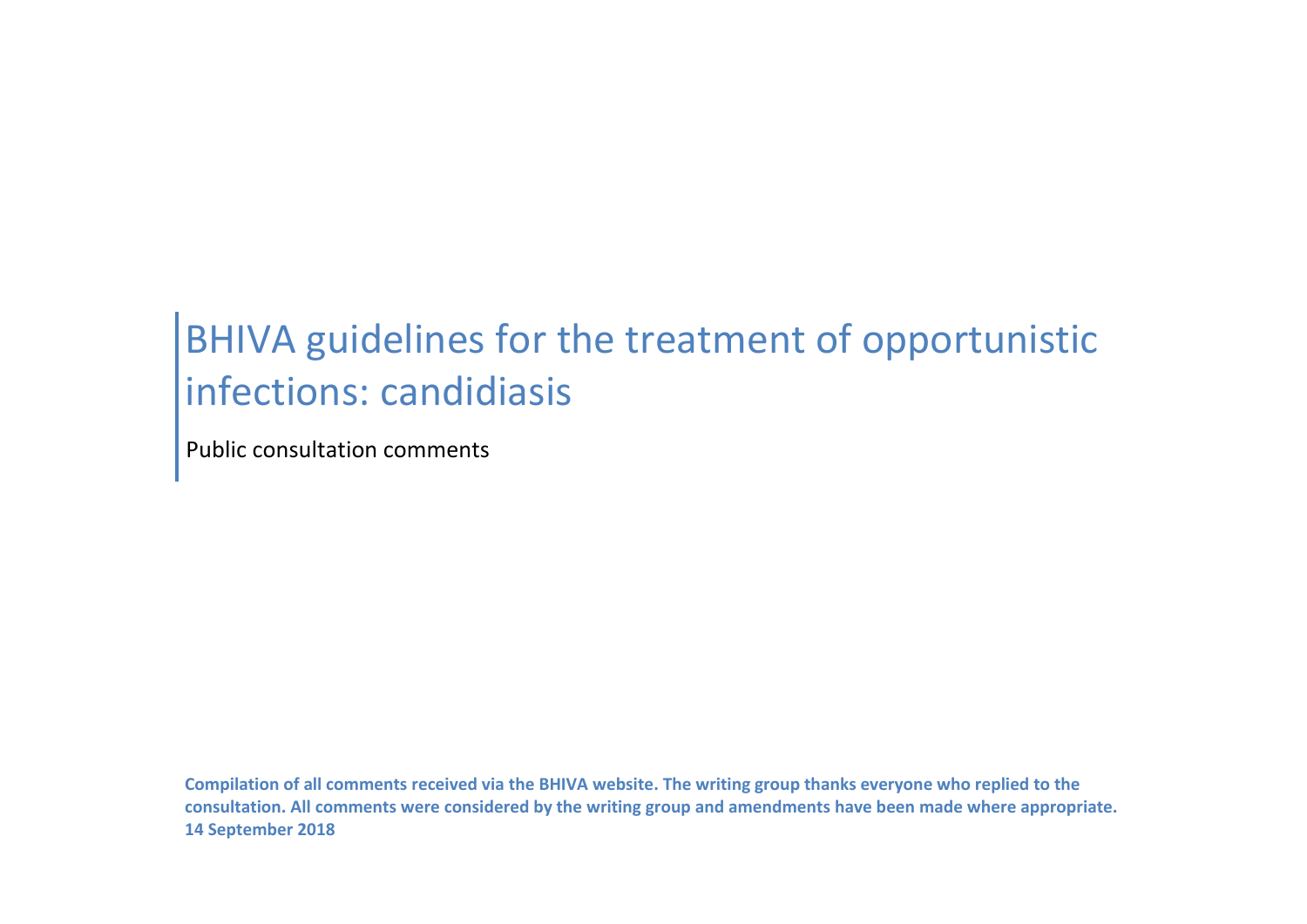#### Contents

<span id="page-1-1"></span><span id="page-1-0"></span>

|                | <b>Name</b>          | <b>Affiliation</b>                    | <b>Comments</b>                                                                                                                                                                                                                                                                 | Writing group response                                                                                                                                                                              |
|----------------|----------------------|---------------------------------------|---------------------------------------------------------------------------------------------------------------------------------------------------------------------------------------------------------------------------------------------------------------------------------|-----------------------------------------------------------------------------------------------------------------------------------------------------------------------------------------------------|
|                | John Walsh           | <b>Imperial College</b><br>Healthcare | Good, clear guideline                                                                                                                                                                                                                                                           | We appreciate the supportive comments                                                                                                                                                               |
| $\overline{2}$ | <b>Neal Marshall</b> | Gilead Sciences<br>UK                 | Thank you for the opportunity to review the candidiasis section of the<br><b>BHIVA OI guidelines</b>                                                                                                                                                                            |                                                                                                                                                                                                     |
|                |                      |                                       | The following comments are provided by the Gilead UK HIV medical<br>affairs team                                                                                                                                                                                                |                                                                                                                                                                                                     |
|                |                      |                                       | Within table 7.1 - Amphotericin + tenofovir:<br>We would suggest specifying that it is tenofovir disoproxil fumarate<br>(TDF) that should be used with caution with amphotericin.<br>Note that this caution is listed within the TDF, but not TAF HIV portfolio<br><b>SmPCs</b> | The table has been further reviewed and amended as<br>requested. Of note, the tables have not yet been<br>reviewed by the guidelines pharmacist but will be as<br>part of the last round of reviews |
|                |                      |                                       | Truvada SmPC: https://www.medicines.org.uk/emc/product/3890<br>accessed 5/8/18                                                                                                                                                                                                  |                                                                                                                                                                                                     |
|                |                      |                                       | Descovy SmPC https://www.medicines.org.uk/emc/product/2108<br>accessed 5/8/18                                                                                                                                                                                                   |                                                                                                                                                                                                     |
|                |                      |                                       | This would also be consistent with the HIV-druginteractions.org website                                                                                                                                                                                                         |                                                                                                                                                                                                     |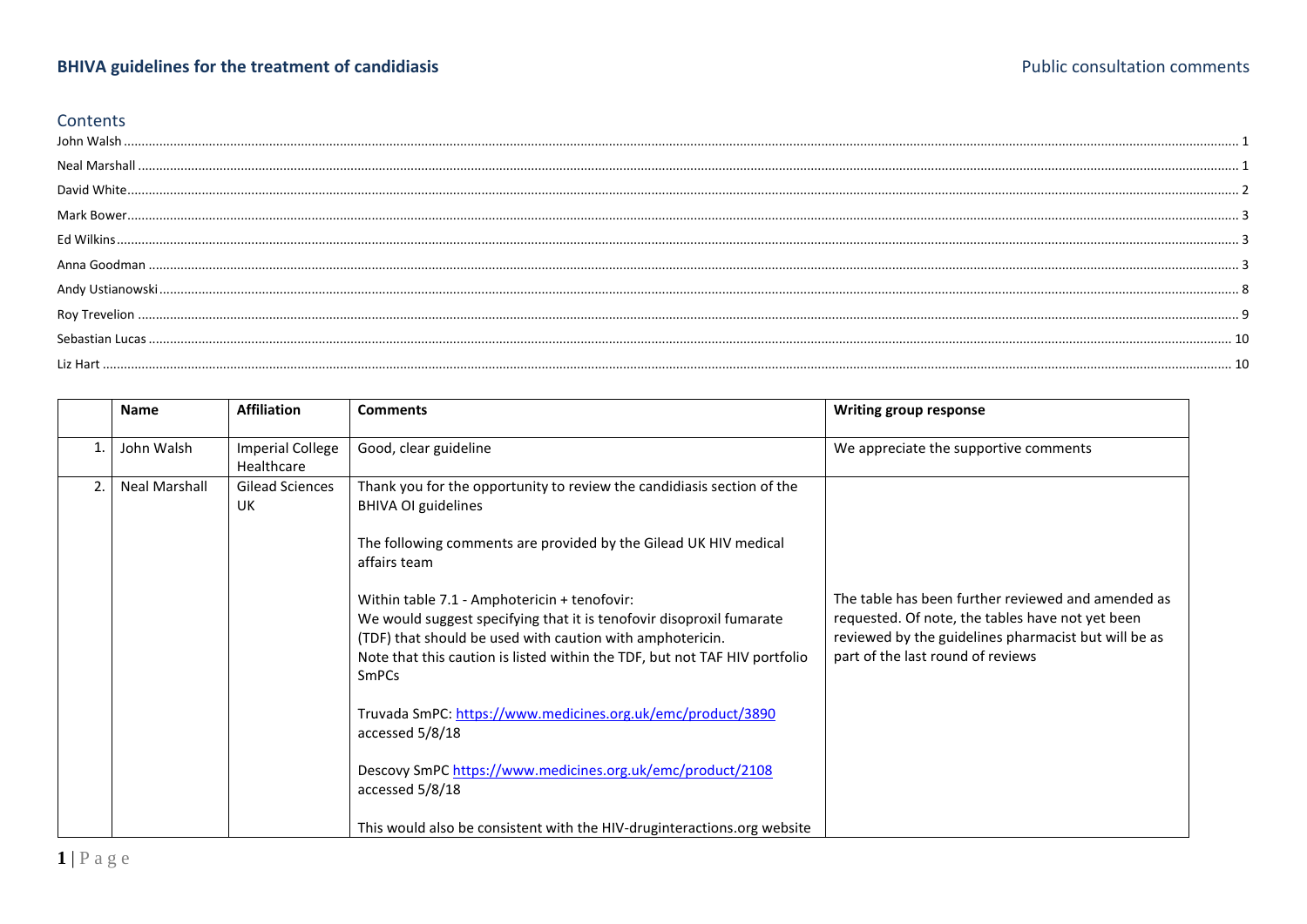<span id="page-2-0"></span>

|    |             |                                   | Please note there are recommendations on use, monitoring and dosing<br>with concomitant use of guideline advised antifungals within the<br>following ARV SmPCs that the Writing Group may wish to review:                                                                                                                                                                                                                                                                                                                                                                                                                                                                                                                                                                                                                                                                                                       |                                                                                                                                                                                                                                                                                                                                                                                                                                                                                |
|----|-------------|-----------------------------------|-----------------------------------------------------------------------------------------------------------------------------------------------------------------------------------------------------------------------------------------------------------------------------------------------------------------------------------------------------------------------------------------------------------------------------------------------------------------------------------------------------------------------------------------------------------------------------------------------------------------------------------------------------------------------------------------------------------------------------------------------------------------------------------------------------------------------------------------------------------------------------------------------------------------|--------------------------------------------------------------------------------------------------------------------------------------------------------------------------------------------------------------------------------------------------------------------------------------------------------------------------------------------------------------------------------------------------------------------------------------------------------------------------------|
|    |             |                                   | Tybost (cobicistat) SmPC:<br>https://www.medicines.org.uk/emc/product/1277 accessed 5/8/18                                                                                                                                                                                                                                                                                                                                                                                                                                                                                                                                                                                                                                                                                                                                                                                                                      |                                                                                                                                                                                                                                                                                                                                                                                                                                                                                |
|    |             |                                   | Stribild SmPC https://www.medicines.org.uk/emc/product/3154<br>accessed 5/8/18                                                                                                                                                                                                                                                                                                                                                                                                                                                                                                                                                                                                                                                                                                                                                                                                                                  |                                                                                                                                                                                                                                                                                                                                                                                                                                                                                |
|    |             |                                   | Genvoya SmPC: https://www.medicines.org.uk/emc/product/5063<br>accessed 5/8/18                                                                                                                                                                                                                                                                                                                                                                                                                                                                                                                                                                                                                                                                                                                                                                                                                                  |                                                                                                                                                                                                                                                                                                                                                                                                                                                                                |
|    |             |                                   | Descovy SmPC https://www.medicines.org.uk/emc/product/2108<br>accessed 5/8/18                                                                                                                                                                                                                                                                                                                                                                                                                                                                                                                                                                                                                                                                                                                                                                                                                                   |                                                                                                                                                                                                                                                                                                                                                                                                                                                                                |
|    |             |                                   | Odefsey SmPC https://www.medicines.org.uk/emc/product/7262<br>accessed 5/8/18                                                                                                                                                                                                                                                                                                                                                                                                                                                                                                                                                                                                                                                                                                                                                                                                                                   |                                                                                                                                                                                                                                                                                                                                                                                                                                                                                |
|    |             |                                   | Thank you again for the opportunity to comment on these guidelines.                                                                                                                                                                                                                                                                                                                                                                                                                                                                                                                                                                                                                                                                                                                                                                                                                                             |                                                                                                                                                                                                                                                                                                                                                                                                                                                                                |
|    |             |                                   | Kind regards                                                                                                                                                                                                                                                                                                                                                                                                                                                                                                                                                                                                                                                                                                                                                                                                                                                                                                    |                                                                                                                                                                                                                                                                                                                                                                                                                                                                                |
|    |             |                                   | Neal                                                                                                                                                                                                                                                                                                                                                                                                                                                                                                                                                                                                                                                                                                                                                                                                                                                                                                            |                                                                                                                                                                                                                                                                                                                                                                                                                                                                                |
| 3. | David White | Umbrella sexual<br>health service | I'm not sure that the guidelines are correct in certain details. Firstly they<br>suggest vaginal candidiasis is clearly associated with HIV immune<br>deficiency but this was not the experience in the pre HAART era except<br>on those who were very immune compromised. I recall it being<br>controversial as to whether it was an AIDS defining condition. This is in<br>keeping with recent immunological findings e.g. those by Paul Fidel<br>suggesting that IL-17 is less crucial in the vagina. Finally Boric acid is very<br>poorly documented as a treatment for antifungal resistance vagian<br>infection. It's major advantage is that resistance is unlikely to arise.<br>There is a small series from Rachel Challenor in the Int Journal of STDS<br>and AIDS for antifungal resistant c. albicans in immune competent<br>women and other publications of the use of flucytosine either alone or | Vaginal candidiasis is more common in PLWH in some<br>series while severity and recurrence do not appear<br>different. There is also not an association between<br>vaginal candidiasis and CD4 T cell count. So we agree<br>the impact of HIV is less on the vagina. We did not<br>suggest it was an AIDS-defining condition or comment<br>on the role of Th17 in the vagina which we agree may<br>be less important. We have rephrased for clarity to<br>remove any ambiguity |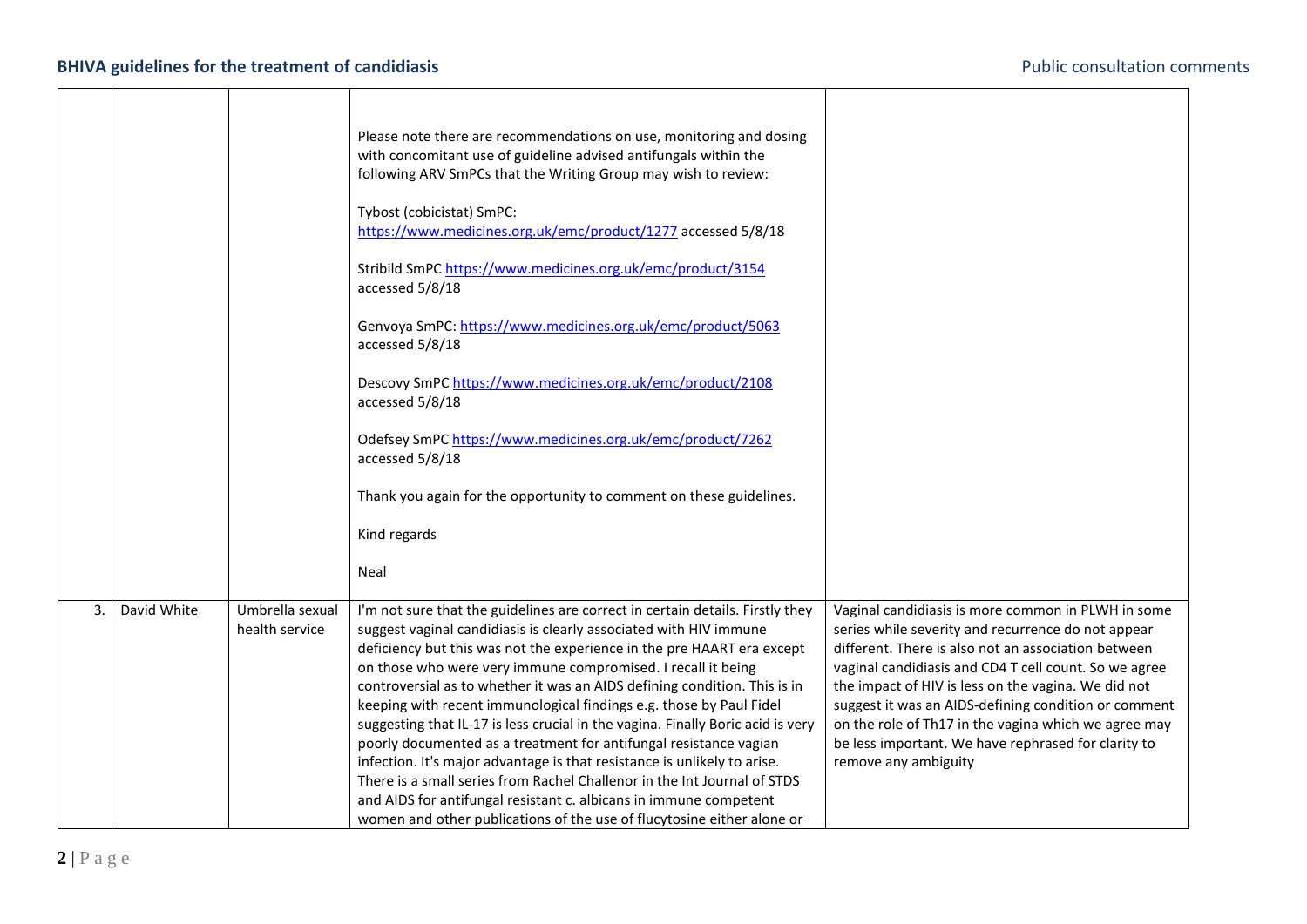### **BHIVA guidelines for the treatment of candidiasis All and the set of candidiasis** Public consultation comments

<span id="page-3-2"></span><span id="page-3-1"></span><span id="page-3-0"></span>

|    |              |                                  | with nystatin or amphotericin in C. glabrata. Some of this was<br>summarised by Sophia Davies, myself and Liz Johnson in a "How to"<br>paper in STIs a few years ago. Again this is all in immune competent<br>individuals. The last few years have seen a reduction in price of<br>voriconazole and this may now be a more affordable possibility albeit<br>with considerable side effects.                                                                                                                                                                                                    | We appreciate the comments about BA and the option<br>of 5Fc/nystatin and associated reference which we<br>have added                                                                                                                                                             |
|----|--------------|----------------------------------|-------------------------------------------------------------------------------------------------------------------------------------------------------------------------------------------------------------------------------------------------------------------------------------------------------------------------------------------------------------------------------------------------------------------------------------------------------------------------------------------------------------------------------------------------------------------------------------------------|-----------------------------------------------------------------------------------------------------------------------------------------------------------------------------------------------------------------------------------------------------------------------------------|
| 4. | Mark Bower   | <b>BHIVA</b>                     | Fungal prophylaxis during chemotherapy / radiotherapy remains part of<br>the HIV malignancy guidelines so perhaps this needs to be cross-<br>referenced in the prophylaxis section?<br><b>BW</b><br>Mark                                                                                                                                                                                                                                                                                                                                                                                        | We appreciate Mark's comments and have cross<br>referenced                                                                                                                                                                                                                        |
| 5. | Ed Wilkins   | <b>Medical Action</b><br>Myanmar | Excellent section. Just one comment under section 7.5.1 2nd sentence.<br>I'm uncertain if the authors meant that 'itraconazole may be used when<br>fluconazole resistance has been demonstrated but cross resistance is<br>common'. Presumably this is 'uncommon'                                                                                                                                                                                                                                                                                                                               | We appreciate the comment and have revised<br>accordingly                                                                                                                                                                                                                         |
| 6. | Anna Goodman |                                  | The consultation had limited response as during summer and the link to<br>the consultation document sent from BHIVA erroneously linked to the<br>comments proforma whilst the comments proforma erroneously linked<br>to the consultation document. As such we hope further consultation<br>(perhaps after review) will be arranged. Some readers of the email may<br>have given up rather than email to request how to access the document.                                                                                                                                                    | We are grateful for these concerns which will be<br>highlighted to the guidelines committee                                                                                                                                                                                       |
|    |              |                                  | We feel the structure would benefit from further review and the text<br>from further clarifications. Our main comments and some minor<br>comments are below however even if addressed in full we feel that the<br>text may still benefit from a subsequent round of review prior to<br>publication, particularly in view of the failure of the consultation email<br>to link to the consultation document correctly on the initial consultation.<br>If it is circulated a second time (and for future similar consultations)<br>please do include line numbers for ease of reviewer's comments. | The guidelines will be returned to BIA for further<br>review                                                                                                                                                                                                                      |
|    |              |                                  | General points: All microbial Latin names would usually be italicised<br>including non-albicans Candida also all species names need capital<br>letters which occasionally appear to be missing. In addition, the US<br>spelling has sometimes been used in the text e.g. candidemia, rather<br>than UK spelling for a UK guideline.                                                                                                                                                                                                                                                             | Genus and species names had been italicised and we<br>have rechecked for any omissions and corrected<br>these. We have italicised albicans in non-albicans but<br>do not agree that species names should be capitalised,<br>which is not the normal microbiological nomenclature. |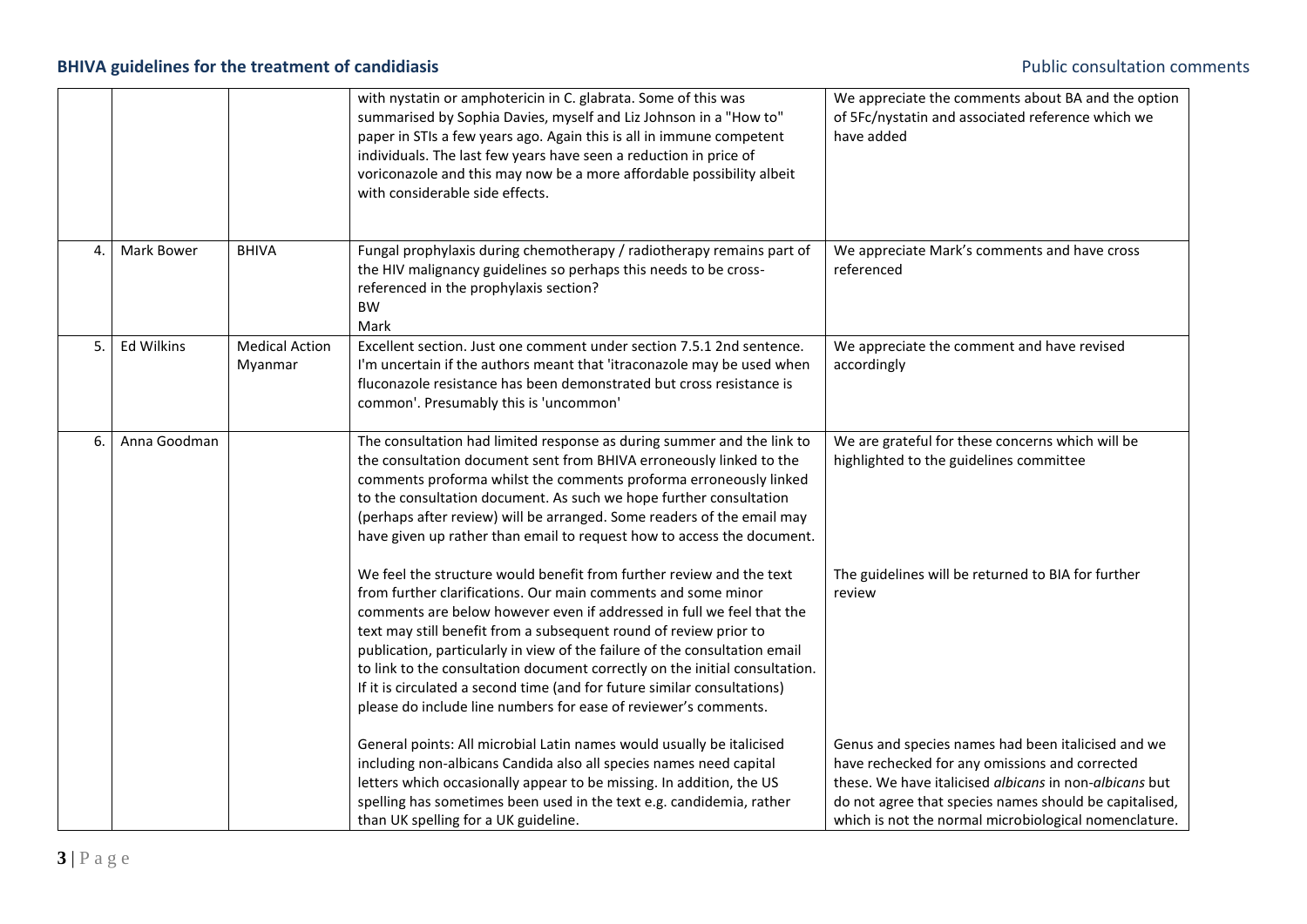|  |                                                                                                                                                                                                                                                                                                                                                                                                                                                                                                                                                                                                                                          | If this was intended to suggest genus names should be<br>italicised, we have rechecked this.<br>We have checked again and found one incident in the<br>text. We have not changed the occasions when US<br>spelling was used in publication titles (for example<br>multiple references to esophageal), which by<br>convention we do not believe should be changed |
|--|------------------------------------------------------------------------------------------------------------------------------------------------------------------------------------------------------------------------------------------------------------------------------------------------------------------------------------------------------------------------------------------------------------------------------------------------------------------------------------------------------------------------------------------------------------------------------------------------------------------------------------------|------------------------------------------------------------------------------------------------------------------------------------------------------------------------------------------------------------------------------------------------------------------------------------------------------------------------------------------------------------------|
|  | As the GRADE system has been included please could some expanded<br>methodology be included (perhaps in an appendix)- which of the 4<br>authors reviewed the papers? Were the conclusions those of all 4 or<br>differing authors for each section? Is there a table of papers included<br>and excluded and bias etc. grading given? This is particularly helpful<br>when papers are excluded for the reader to understand why. And where                                                                                                                                                                                                 | We have added further detail to the methods but this<br>is one of multiple sections and detailed methods<br>would seem best placed online<br>This will be further discussed with the BHIVA<br>guidelines committee but we agree further                                                                                                                          |
|  | low level of evidence is cited is this because none of the papers had<br>looked into it or the evidence was weak?                                                                                                                                                                                                                                                                                                                                                                                                                                                                                                                        | methodological details should be included probably<br>online                                                                                                                                                                                                                                                                                                     |
|  | The document could ideally guide the reader through for example<br>monitoring of the medication and what to try once 14 days fluconazole<br>has failed in a sensitive strain for example- with focus on the different<br>syndromes. This could be a box with key points e.g. no prophylaxis, 14<br>days 100mg as first line (or whatever BHIVA feel it should be) in azole-<br>susceptible strains, micro-guided in others, what to do if that fails and<br>how often it might be expected to do so.                                                                                                                                     | We have attempted to simplify the text and also<br>restructured the treatment text which we hope will<br>make this clearer                                                                                                                                                                                                                                       |
|  | Page 1 (lines counted from the top of each section)                                                                                                                                                                                                                                                                                                                                                                                                                                                                                                                                                                                      | The text has been edited to address points except<br>where highlighted below                                                                                                                                                                                                                                                                                     |
|  | Keywords: Was esophagitis (US spelling) included in the search terms?<br>7.2 2nd line: Candida does not require selective media. Delete 'using<br>selective media'. Should also include GI tract/faeces.                                                                                                                                                                                                                                                                                                                                                                                                                                 |                                                                                                                                                                                                                                                                                                                                                                  |
|  | 7.2 3rd line: makes no sense. Colonisation samples can be very helpful in<br>choosing treatment as resistance does occur. Also, presence or absence<br>of Candida can help to rule it in or out in patient's symptoms. Vulval itch<br>has multiple possible causes.<br>7.2 lines 10-14: wordy - we suggest a summary statement e.g. 11-50%<br>according to stage (with references). Also, oesophageal candidosis in<br>HIV positives is still an AIDS-defining illness to our knowledge.<br>7.2 paragraph 2 final statement- Does this mean there is no increase in<br>vulval/vaginal issues in HIV? If so please could the reference be | We have edited the text but do not feel we can<br>recommend routine analysis of colonisation patterns.<br>Instead we have re-emphasised the need for samples<br>from episodes with clinical presentation                                                                                                                                                         |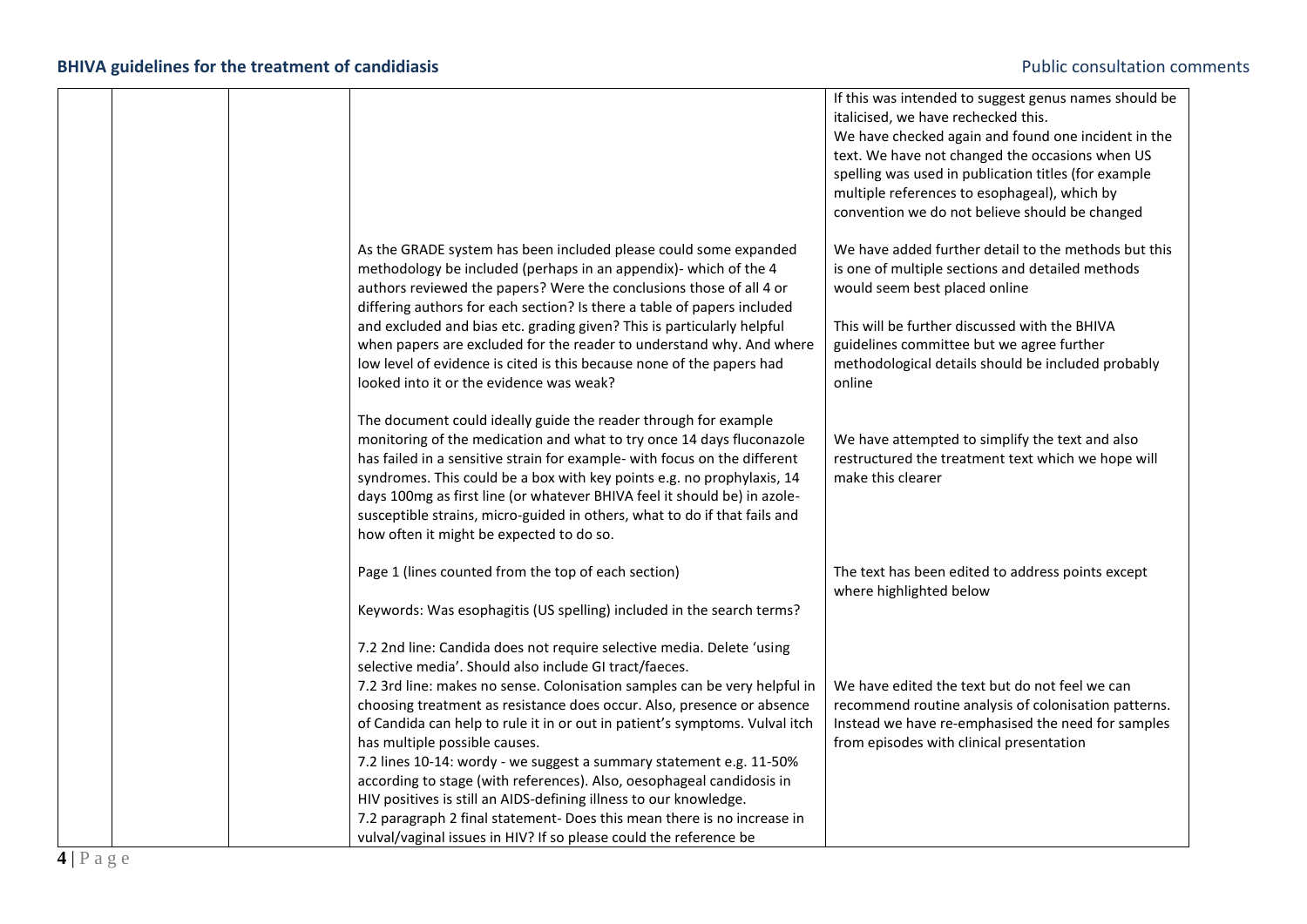## **BHIVA guidelines for the treatment of candidiasis All and Secure 2012 12:30 Secure 2013** Public consultation comments

| included.                                                                                                                                  |
|--------------------------------------------------------------------------------------------------------------------------------------------|
| The term commonly used is Vulvovaginal candidosis(Br)/candidiasis(US),                                                                     |
| VVC.                                                                                                                                       |
| 7.2 paragraph 3 'Candidemia'- candidaemia- British guideline, no need                                                                      |
| to capitalise in this context.                                                                                                             |
| 7.2 paragraph 3 line 1: The risk factors for candidaemia do not include                                                                    |
| healthcare experience (we are unsure of the meaning of this). The main                                                                     |
| risk factors are broad spectrum antibiotics, multiple & longstanding                                                                       |
| lines, ICU stay, TPN etc. If the paragraph is referring to risk factors solely                                                             |
| within HIV which we think it is then this needs repeated clarification in                                                                  |
| the text.                                                                                                                                  |
| 7.2 paragraph 3 Line 2: 'patients living with HIV'- people rather than                                                                     |
| patients more usually and in other parts of the text                                                                                       |
| 7.2 paragraph 3: 'numerous updated guideline documents' -reference                                                                         |
| 12-15 are not all guidelines- perhaps refer to reference 14 as main                                                                        |
| updated guideline together with the European (ESCMID) guideline (ref                                                                       |
| #5)                                                                                                                                        |
| 7.2 paragraph 3 Final line: why particular risk in HIV of non-albicans?                                                                    |
| They are risk in all with compromised immunity. Candida albicans is                                                                        |
| generally thought to be the most pathogenic and virulent of the Candida                                                                    |
| species. The only reason for becoming colonised with non-albicans                                                                          |
| Candida species is their natural resistance to fluconazole and overuse of                                                                  |
| fluconazole. Please note, the term is non-albicans Candida species (not                                                                    |
| non-albicans species which can refer to any genus of life)                                                                                 |
|                                                                                                                                            |
| Page 2                                                                                                                                     |
| 7.2.2 L9- no capital in candidiasis- this paragraph is the microbiome fully                                                                |
| reversed? As the subsequent sentences suggest this may be partial                                                                          |
| perhaps? The last sentence seems to not flow and lists some risk factors                                                                   |
| which would impair immunity such as diabetes.                                                                                              |
| 7.3.1 L5- pseudomembranes it may be rather than membranous - should                                                                        |
| say 'other oral presentations' rather than other presentations-vaginal<br>candidiasis is common but also in those without HIV - is it more |
|                                                                                                                                            |
| common? This is not explained. Also, as stated in the BASHH VVC<br>guidelines the symptoms are non-specific and colonisation is common     |
| whereby diagnosis can be very tricky. There are other causes for itch                                                                      |
| and discharge beyond thrush. In particular, poor clinical response (in the                                                                 |
| absence of evidence of microbiological resistance) should alert the                                                                        |
| reader to consider other infections, dermatological conditions, eczema                                                                     |
| etc. The section on VVC should be expanded if it is considered to differ                                                                   |
|                                                                                                                                            |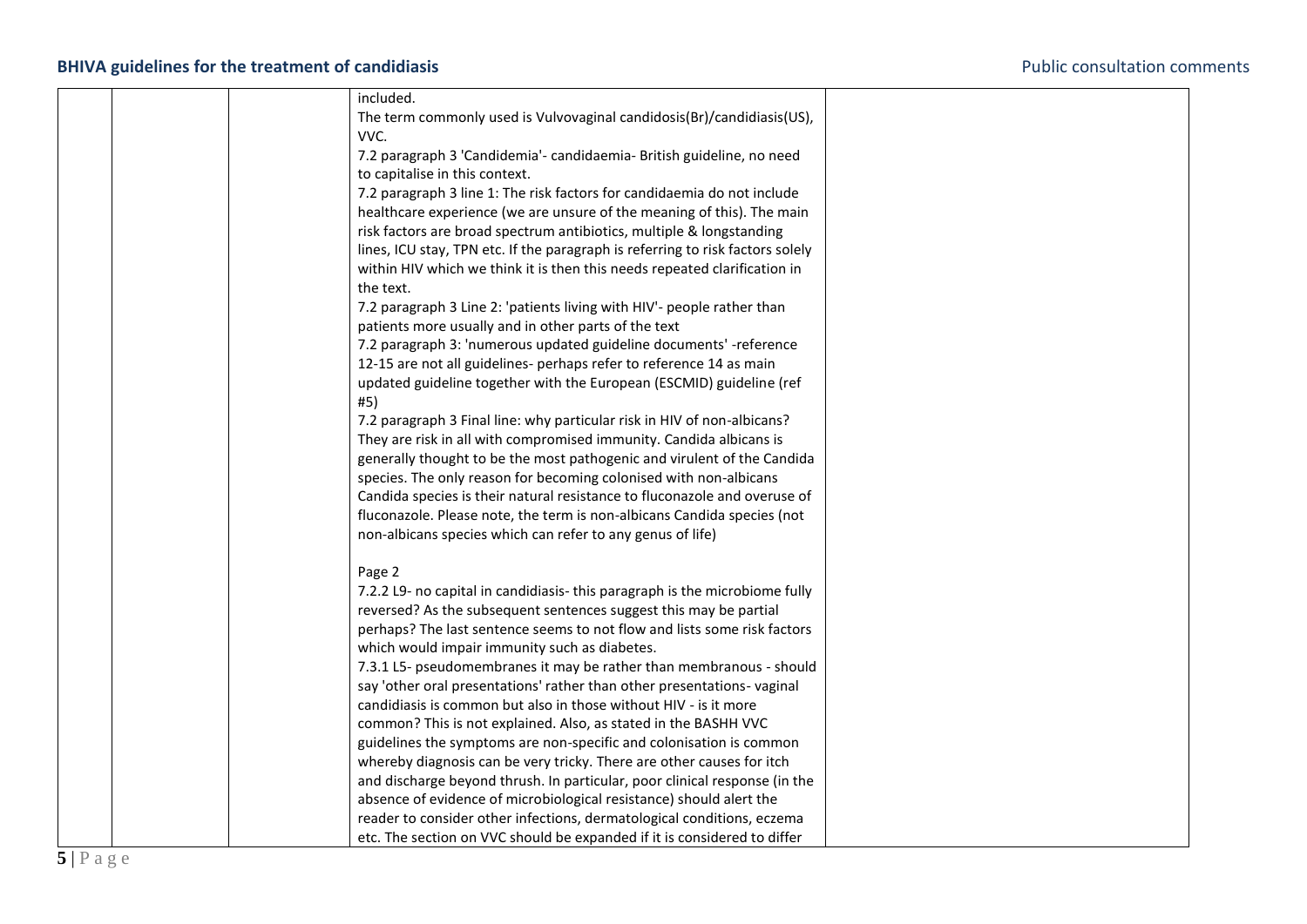## **BHIVA guidelines for the treatment of candidiasis All and Secure 2012 12:30 Secure 2013** Public consultation comments

|  | in HIV. Or alternatively the authors could state it is not a problem in HIV<br>any more than in general population and should be managed as usual (if<br>this is what is believed).<br>Are the cases with oesophageal not oral a minority? The authors<br>subsequently state 55% which would be a majority                                                                                                                                                                                                                                                   |                                                                                                                                                                                                                                             |
|--|--------------------------------------------------------------------------------------------------------------------------------------------------------------------------------------------------------------------------------------------------------------------------------------------------------------------------------------------------------------------------------------------------------------------------------------------------------------------------------------------------------------------------------------------------------------|---------------------------------------------------------------------------------------------------------------------------------------------------------------------------------------------------------------------------------------------|
|  | 7.4<br>Bullet points are nice but only included for diagnosis and treatment and<br>may be helpful in other sections.<br>In case of poor/partial response to given treatment, culture and<br>sensitivity testing is very helpful in clarifying if there is resistance or a<br>second/alternative cause for the symptoms. This should be clarified (i.e.<br>why?)                                                                                                                                                                                              | Bullets not included for other sections as not<br>associated with GRADE recommendations. Thus<br>adding for areas such as risk factors or background<br>microbiology do not seem warranted. This reflects<br>formatting across all sections |
|  | 7.4.1 What exactly do you mean by scrutinising azole use? OTC? How do<br>you suggest this is done? The evidence is there for the detrimental<br>impact of low dose long term azole use on sensitivity. Once weekly<br>150mg fluconazole less so. This needs to be clarified. Also, with HAART,<br>this should be less of a problem. Also, it seems liberally used in vets and<br>environment and empiric azoles for oral/oesophageal first line still<br>seems reasonable.                                                                                   |                                                                                                                                                                                                                                             |
|  | If 'Candida' (with a capital C) then should be in italics too                                                                                                                                                                                                                                                                                                                                                                                                                                                                                                |                                                                                                                                                                                                                                             |
|  | 7.4.2. Do we want this in a clinical guidance? Laboratory methods are<br>very clearly defined by the UK standards (SMIs - see .gov) and<br>laboratories have to follow these to be accredited. On the other hand,<br>the document would benefit from inclusion of information about<br>sampling - what is the best method to take a sample and from where<br>(cheeks/tongue/teeth/throat, vulva/vagina/HVS, swab/scraping/<br>biopsy) and what is the role of self-sampling. These issues would be of<br>greater relevance to the readers of this guideline. | Information has been added                                                                                                                                                                                                                  |
|  | 7.4.3 'endoscopy should reveal white patches'- it usually would be but<br>what if not? Perhaps 'should reveal typical appearances' is more<br>accurate- also can malignancy be under the 'white patch'?<br>Need to remind the need for microbiological samples to be sent for ID<br>and sens. And clarify how to do so.                                                                                                                                                                                                                                      | Information has been added                                                                                                                                                                                                                  |
|  | 7.5 Treatment- azoles may be preferred option but surely only if                                                                                                                                                                                                                                                                                                                                                                                                                                                                                             |                                                                                                                                                                                                                                             |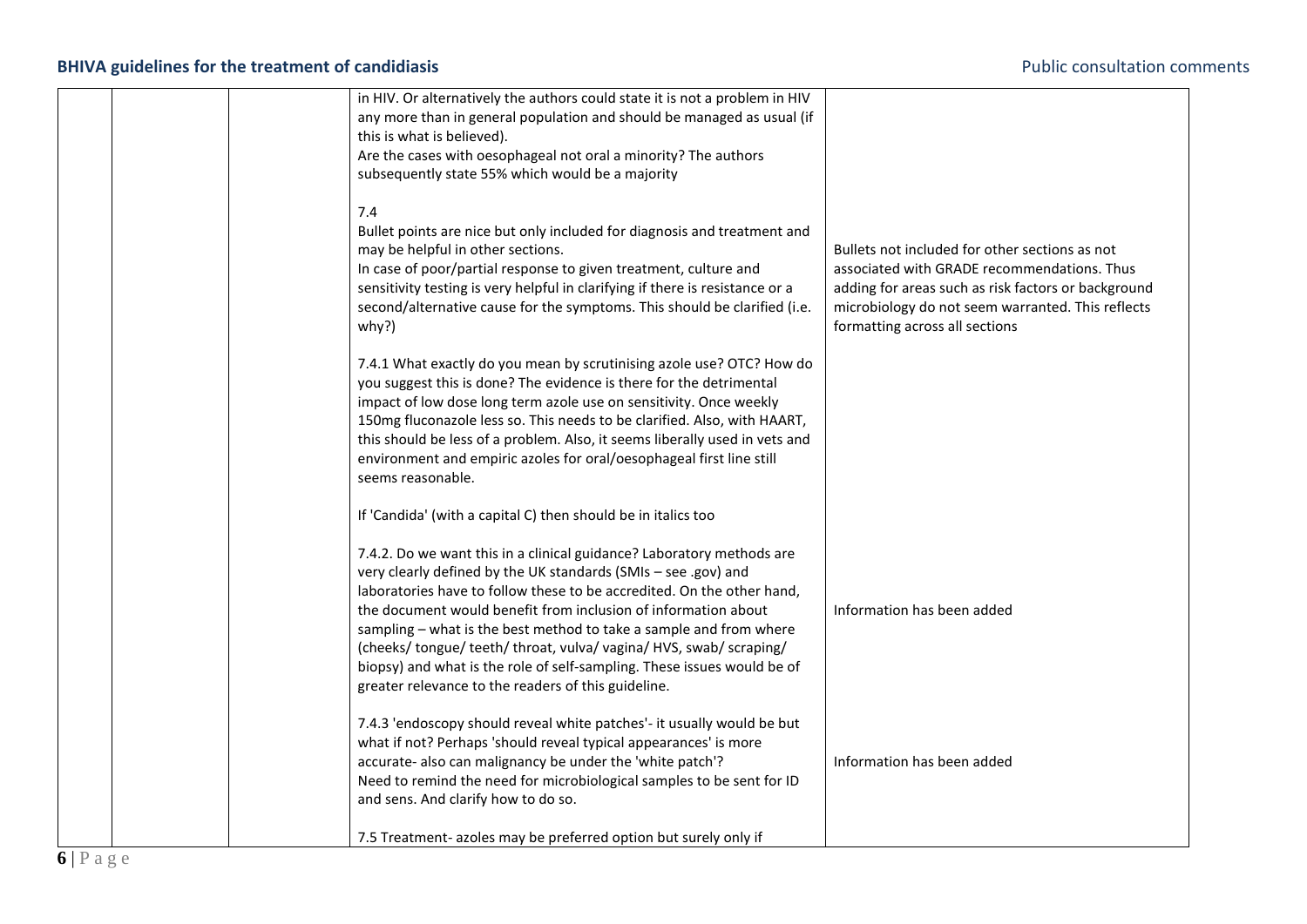## **BHIVA guidelines for the treatment of candidiasis All and Secure 2012 12:30 Secure 2013** Public consultation comments

|  | sensitive/albicans                                                          |                                                     |
|--|-----------------------------------------------------------------------------|-----------------------------------------------------|
|  | - so some proviso of that in the bullet point and reminder of the need of   |                                                     |
|  | diagnostics.                                                                |                                                     |
|  |                                                                             |                                                     |
|  | 7.5.1 no question mark needed after line 1                                  |                                                     |
|  | As treatment of oral, oesophageal and vaginal candida infections are        |                                                     |
|  | very different we suggest this be divided into three sections.              |                                                     |
|  | The main differences are: Oral thrush is a biofilm disease giving rise from | We mostly agree with these comments, but not        |
|  | dental plaque and it requires mechanical removal of the biofilms using a    | completely with regard to GORD; there is much       |
|  | toothbrush and floss. Disinfecting mouth rinses can help controlling the    | evidence for PPI promoting Candida although also    |
|  | plaque and topical/systemic antifungals are adjunctive. A useful            | some studies that do not confirm this. So we do not |
|  | reference to this could be Oral candidosis--clinical challenges of a        | feel we can routinely recommend this                |
|  | biofilm disease. Rautemaa R, Ramage G. Crit Rev Microbiol. 2011             |                                                     |
|  | Nov;37(4):328-36. With oesophageal disease, good oral care is an            |                                                     |
|  | important part of source control as well but the treatment itself requires  |                                                     |
|  |                                                                             |                                                     |
|  | systemic antifungals, normally significantly higher doses compared to       |                                                     |
|  | oral thrush. Also, GORD favours Candida growth in the oesophagus and        |                                                     |
|  | has to be manged properly for optimal good long-term results. VVC on        | Links to BASSH Candida guidelines to be clarified   |
|  | the other hand, is less of a biofilm disease and often problem is made      |                                                     |
|  | worse by increasing hygiene measures disrupting the normal flora.           |                                                     |
|  | Instead, good skin care with emollient creams is important. There is        |                                                     |
|  | detailed info re this in the updated BASHH guideline.                       |                                                     |
|  | L3 'is prescribed for 7-14 days' should be prescribed? Is usually           |                                                     |
|  | prescribed?                                                                 |                                                     |
|  | L4 itraconazole- 'may also be effective' or some other wording- it reads    |                                                     |
|  | like you could just use it rather than fluconazole routinely otherwise.     |                                                     |
|  | Note, that most other azole antifungals (including itraconazole) have       |                                                     |
|  | significant drug-drug interactions with HIV drugs and a link to the         |                                                     |
|  | Liverpool database in addition to the helpful table would be of use.        |                                                     |
|  | Itraconazole is not an easy option in HIV patients and requires TDM to      |                                                     |
|  | avoid resistance (low levels) and toxicity. Mention of TDM would be         |                                                     |
|  | helpful.                                                                    |                                                     |
|  |                                                                             |                                                     |
|  | L8 would be nice to have figures e.g. 95% response both groups but this     |                                                     |
|  | is in setting of high albicans                                              |                                                     |
|  | L9 - reads oddly to the reader                                              |                                                     |
|  | L13 doesn't make sense and needs mention that gastric acid still            |                                                     |
|  | important with oral solution preparation                                    |                                                     |
|  | - and withholding (spelled incorrectly) PPI- Is there in vivo evidence too? |                                                     |
|  | We agree it is important to mention that PPIs interact with azoles          |                                                     |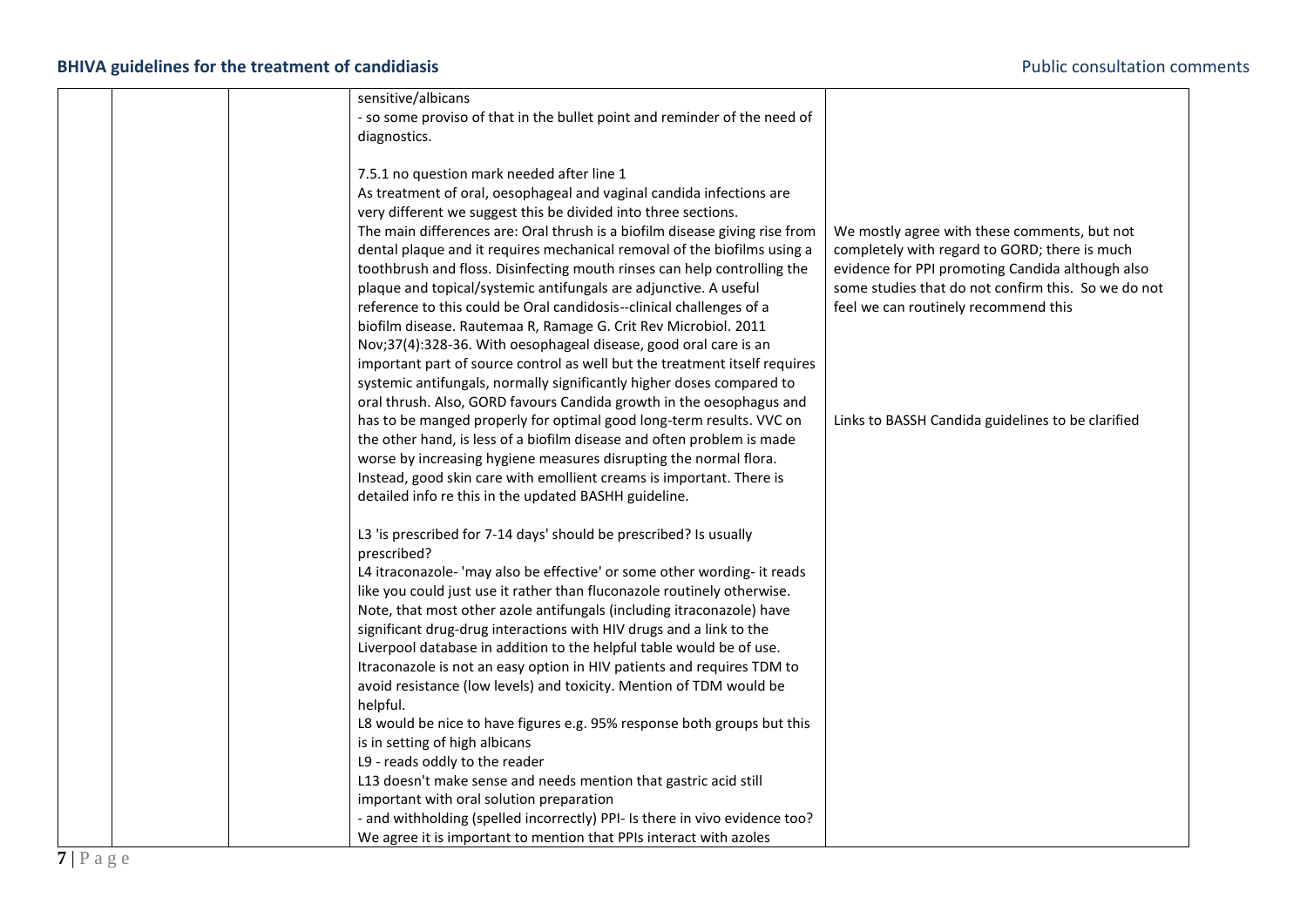<span id="page-8-0"></span>

|    |             | (particularly with itraconazole and voriconazole) and can increase the               |                                                 |
|----|-------------|--------------------------------------------------------------------------------------|-------------------------------------------------|
|    |             | levels to toxic levels. Is the evidence listed sufficient to clearly conclude        |                                                 |
|    |             | withholding this treatment given the impact of GORD on maintaining                   |                                                 |
|    |             | the Candida? If so please could this be clarified with suggestion of e.g.            |                                                 |
|    |             | ranitidine switch.                                                                   |                                                 |
|    |             | 7.5.2 L6- 'where this is not possible' does this mean not possible to                |                                                 |
|    |             | swallow? Or where azoles are contraindicated e.g. due to heart failure-              |                                                 |
|    |             | and also some mention of heart failure would be helpful in general-                  |                                                 |
|    |             | it is BHIVA guidance so if clotrimazole troches are really never available           |                                                 |
|    |             | in UK perhaps some explanation of UK access or appendix mention. For                 |                                                 |
|    |             | all these alternatives some efficacy data would be helpful if available.             |                                                 |
|    |             | 7.5.3 L8 'altered susceptibility' in some cases inherent resistance - we             |                                                 |
|    |             | suggest 'reduced susceptibility' as perhaps alternative appropriate                  |                                                 |
|    |             | terminology.                                                                         |                                                 |
|    |             | If 100mg every other day or 150mg twice weekly or 100mg once daily is                |                                                 |
|    |             | the favoured regime please clarify. Perhaps worth mention of concerns                |                                                 |
|    |             | of resistance with 50mg od as the current document reads (at first read              |                                                 |
|    |             | at least) as though 50-100mg is the preferred dosing.                                |                                                 |
|    |             | Monitoring? Nil on this- LFTs? How often? Levels of itraconazole (if<br>available?)? |                                                 |
|    |             | 7.5.4 if invasive disease is treated as in non-HIV then perhaps so should            |                                                 |
|    |             | auris?                                                                               |                                                 |
|    |             | 7.6.1 random) typo L2                                                                |                                                 |
|    |             | L10- odds ratio of what?                                                             |                                                 |
|    |             | L11-12 but this is not mucosal - why mentioned here in this section?                 |                                                 |
|    |             | A conclusion of sorts may be helpful even if a single line though perhaps            |                                                 |
|    |             | this will be less relevant in the full document of all OIs.                          |                                                 |
| 7. | Andy        | I think this is a well written and useful update to the BHIVA OI                     | We appreciate these comments and have addressed |
|    | Ustianowski | guidelines. I have just a few minor points:                                          | each point raised                               |
|    |             |                                                                                      |                                                 |
|    |             | Section 7.3.1: It is commented that 'oesophageal candidiasis without                 |                                                 |
|    |             | oral evidence of plaques is infrequent', and then 2 lines later that 'in a           |                                                 |
|    |             | minority of cases oesophageal candidiasis may occur without oral                     |                                                 |
|    |             | involvement' [a repetition] but then the data supporting it states that'             |                                                 |
|    |             | 55% had no oral candida' - the phrasing needs considering to remove                  |                                                 |
|    |             | repetition but also 55% is neither infrequent nor a minority -                       |                                                 |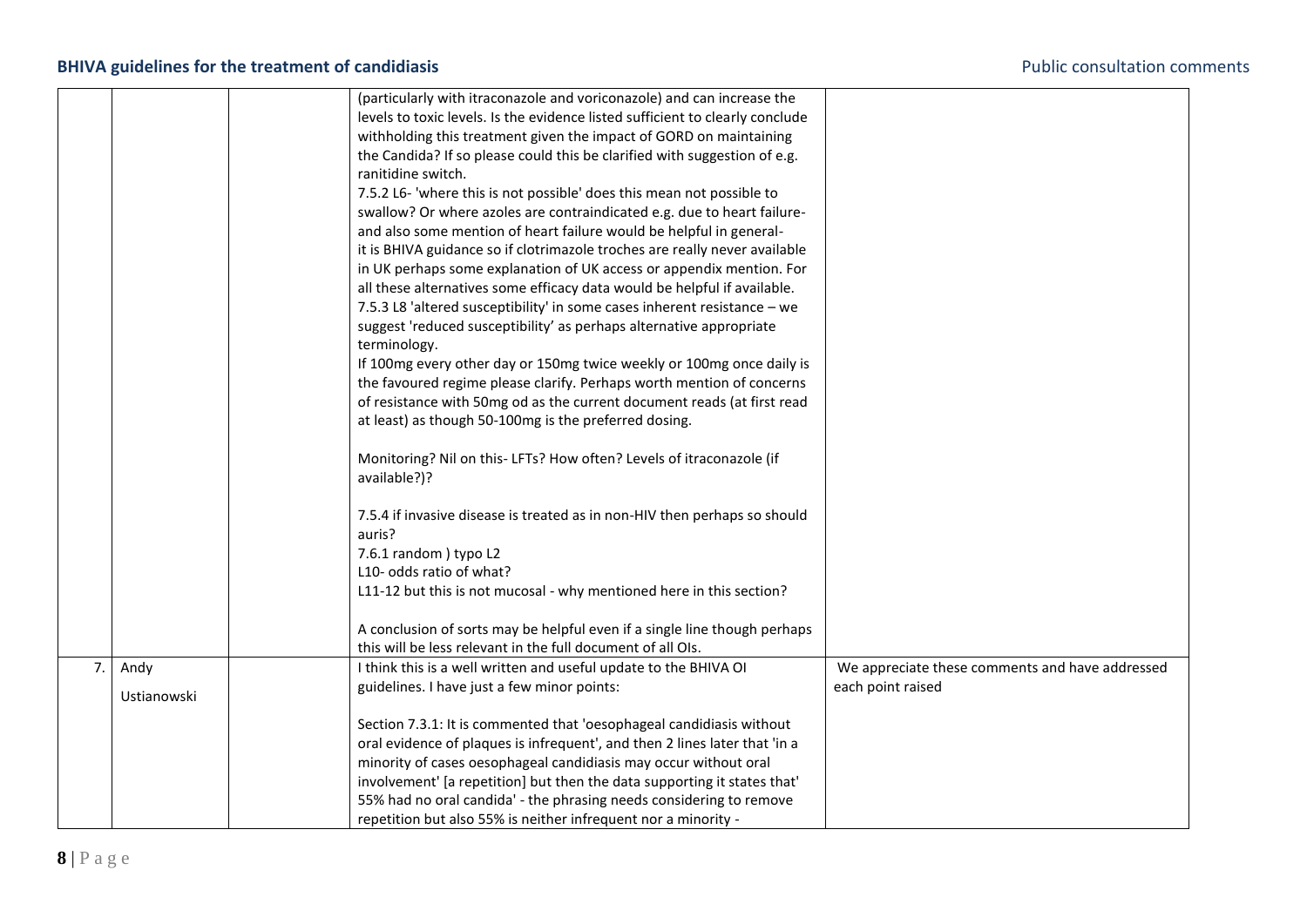#### **BHIVA guidelines for the treatment of candidiasis All and the set of candidiasis** Public consultation comments

<span id="page-9-0"></span>

|    |                      | alternatively reference other papers.                                                                                                                                                                                                                                                                                                                                                                                                                                                                                                                                       |                              |
|----|----------------------|-----------------------------------------------------------------------------------------------------------------------------------------------------------------------------------------------------------------------------------------------------------------------------------------------------------------------------------------------------------------------------------------------------------------------------------------------------------------------------------------------------------------------------------------------------------------------------|------------------------------|
|    |                      | Section 7.4 - Diagnosis: does not significantly comment on<br>candidaemia/blood cultures                                                                                                                                                                                                                                                                                                                                                                                                                                                                                    |                              |
|    |                      | Section 7.5 - the only dosing and length of therapy data is provided for<br>fluconazole - people refer to guidelines often to establish dose and<br>duration - perhaps a table for all the agents mentioned?                                                                                                                                                                                                                                                                                                                                                                |                              |
|    |                      | Section 7.5.1 - The sentence commencing 'Therefore patients with low<br>CD4' in para 2 does not make sense - is there some phrasing missing?                                                                                                                                                                                                                                                                                                                                                                                                                                |                              |
|    |                      | Section 7.5.2 - is this guidance for UK physicians or aimed as an<br>international resource? - this affects whether there is discussion (as<br>there is) about products only available in the US.                                                                                                                                                                                                                                                                                                                                                                           |                              |
|    |                      | Section 7.5.3: With a comment such as 'Caspofungin, micafungin and<br>anidulafungin have shown efficacy comparable to fluconazole' it<br>would be useful to define what you mean by efficacy - as in some<br>parameters there seems to be comparable data but not others (as you<br>comment in following sentence).                                                                                                                                                                                                                                                         |                              |
|    |                      | There is a need for further editorial review: There are a few typos that<br>should be addressed - including: variable use of capitals in Candida,<br>candida, Candidiasis, candidiasis etc.; occasional missing word such as<br>section 7.2.1 should read 'C. auris, an inherently multi-drug resistant<br>species'; there are '?' at the end of some of the headings and the<br>word 'recommended' needs removing at end of heading for 7.6.2; first 2<br>lines of section 6 need formatting as for other recommendations;<br>missing odds ratio for reference 78 in 7.6.1 |                              |
|    |                      | I congratulate the authors on a good review.                                                                                                                                                                                                                                                                                                                                                                                                                                                                                                                                |                              |
| 8. | <b>Roy Trevelion</b> | Many thanks for this revised section on candida. It is very<br>comprehensive.                                                                                                                                                                                                                                                                                                                                                                                                                                                                                               | Thank you for these comments |
|    |                      | As it says, "Overall prevalence has been substantially reduced by virtue<br>of cART availability." It also says that, "The most successful strategy for<br>managing patients with candidiasis is to commence cART."                                                                                                                                                                                                                                                                                                                                                         |                              |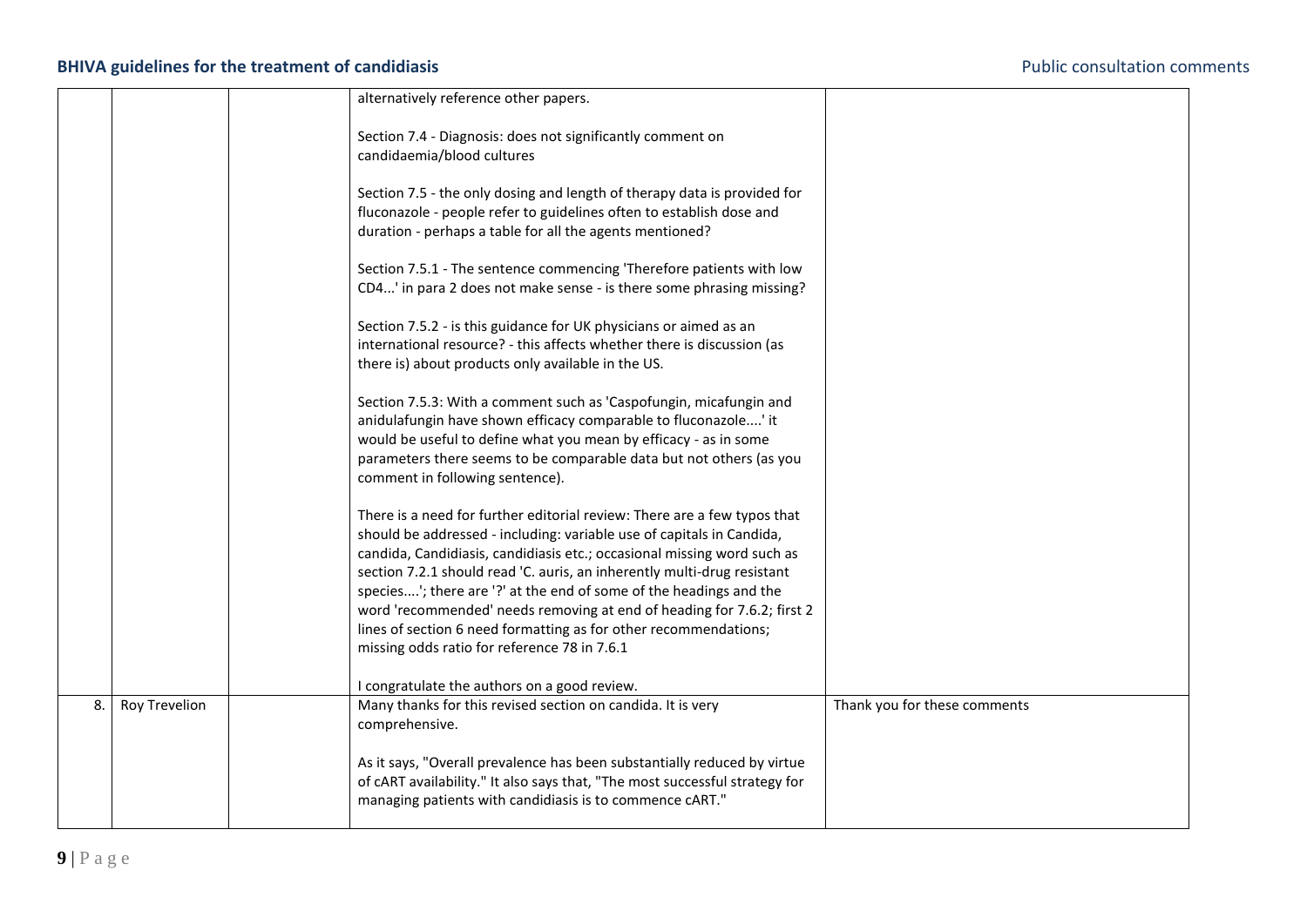<span id="page-10-1"></span><span id="page-10-0"></span>

|    |                 |                                       | And even though drug-drug interactions should be considered with<br>ARVs and antifungals, "meta-analysis confirms cART dramatically<br>reduces the incidence of mucosal candida with oral candida being one of<br>the opportunistic infections showing greatest impact."<br>It's serious of course if you can't swallow because of oral candida. But is<br>this only the case with very late HIV diagnosis? In this instance the<br>details of drug interactions are helpful.<br>It's good to know that once started, "effective cART prevents relapses of<br>symptomatic candidiasis."<br>Thanks again,<br>Roy                                                                                                                                           |                                                                            |
|----|-----------------|---------------------------------------|-----------------------------------------------------------------------------------------------------------------------------------------------------------------------------------------------------------------------------------------------------------------------------------------------------------------------------------------------------------------------------------------------------------------------------------------------------------------------------------------------------------------------------------------------------------------------------------------------------------------------------------------------------------------------------------------------------------------------------------------------------------|----------------------------------------------------------------------------|
| 9. | Sebastian Lucas | <b>GSTT</b>                           | I note that no mention is made of biopsy or histology in the diagnosis of<br>candidiasis [I word checked the text] - which is a bit odd in that<br>a) quite a number of cases - this is purely anecdotal - are diagnosed by<br>histopathologists for the first time;<br>b) the text mentions endoscopy - as a last resort for diagnosis - without<br>continuing with the fact that in many/most such procedures, biopsies<br>are taken. And all such biopsies end up in Cellular Pathology labs.<br>Do you want me to compose a sentence or two, or can you just distil this<br>information yourselves.<br>I know of no data that give the sensitivity/specificity of histopathologists<br>observing ?candida infections, but presumably neither is 100%. | Some further discussion on the role of histopathology<br>has been included |
|    | 10. Liz Hart    | Nottingham<br>University<br>Hospitals | Thank you for asking me to read this,<br>Regards<br>Liz<br>1. In a prospective endoscopy study people living with HIV reported<br>higher symptom scores for a range of upper gastrointestinal symptoms,<br>and neither odynophagia or dysphagia were predictive of candida<br>oesophagitis [40].<br>Does this mean that people had lots of OGD performed? Would it be<br>simpler to miss out the 'In a prospective endoscopy study' or to clarify                                                                                                                                                                                                                                                                                                         | These comments have been addressed                                         |